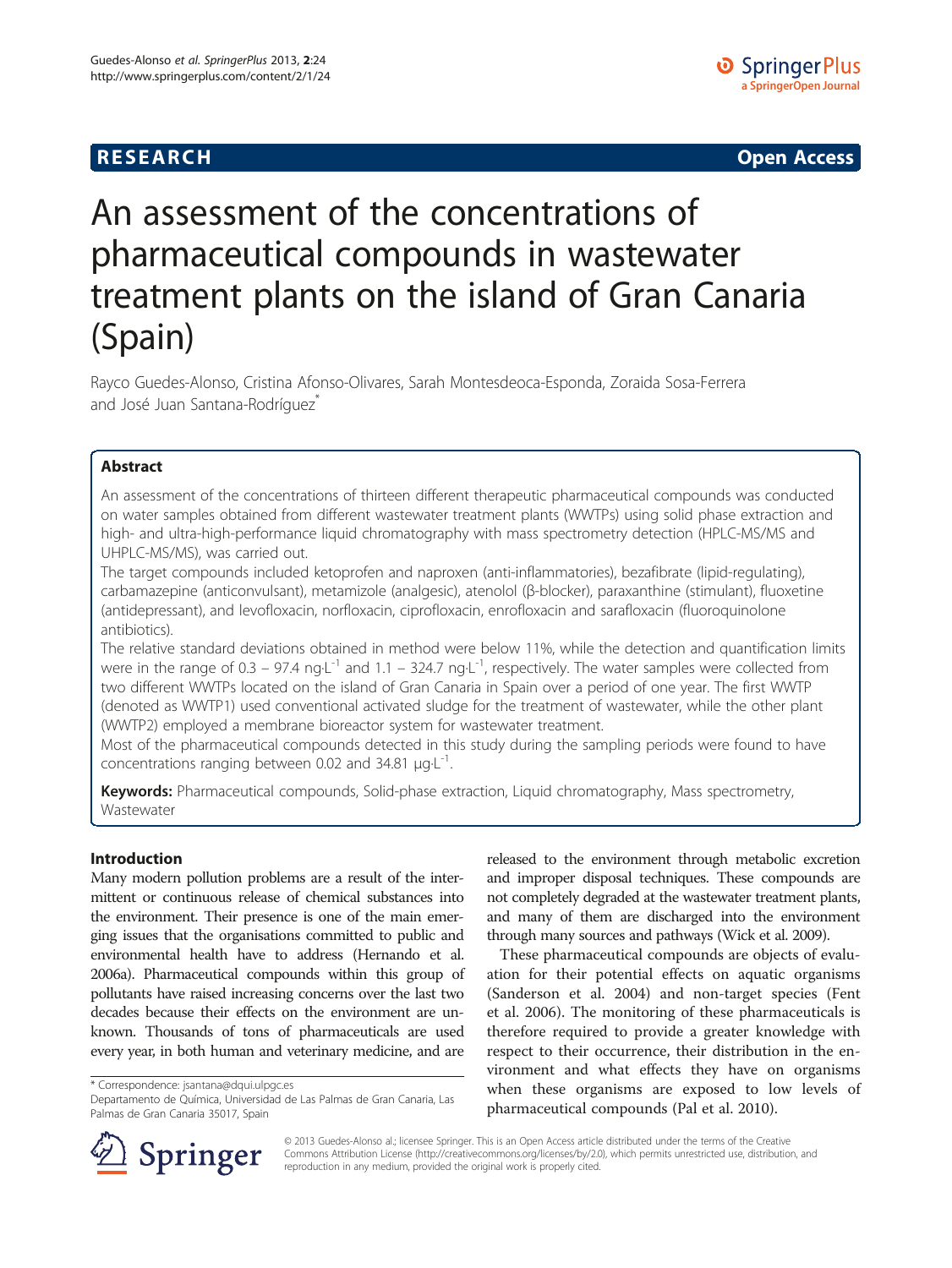The quantification of pharmaceuticals in human biological matrices such as blood, plasma or urine has been developed over a long period of time (Erny and Cifuentes [2006\)](#page-7-0). Nevertheless, there is a greater difficulty in quantifying pharmaceuticals found in complex environmental samples because the concentrations of these compounds are very low and there are many compounds that can be quantified.

Gas chromatography (GC) and liquid chromatography (LC) are the most common techniques used to monitor the concentrations of organic contaminants in the environment (Hernando et al. [2006b;](#page-7-0) Zhang et al. [2011;](#page-7-0) Busetti et al. [2006](#page-7-0); Gómez et al. [2007\)](#page-7-0). Polar, non-volatile or thermally degradable compounds and their derivatives cannot be analysed by GC, and LC is an essential tool for the analysis of these types of compounds (Chen et al. [2008](#page-7-0); Castiglioni et al. [2005\)](#page-7-0). Liquid chromatography with tandem-mass spectrometry (LC-MS/MS) is the most commonly used technique (Wu et al. [2008;](#page-7-0) Baranowska and Kowalski [2010;](#page-7-0) Gros et al. [2012](#page-7-0)).

The low concentrations of pharmaceutical compounds in environmental samples render the employment of pretreatment procedures such as the preconcentration and purification of these compounds to be necessary. The most common technique used to extract and preconcentrate pharmaceutical compounds present in environmental water samples is solid-phase extraction (SPE) (Pavlović et al. [2010;](#page-7-0) Afonso-Olivares et al. [2012](#page-7-0); Montesdeoca-Esponda et al. [2012](#page-7-0)).

In this work, we present a monitoring of three groups of pharmaceutical compounds in wastewater samples. Group 1 consists of ketoprofen, naproxen, bezafibrate and carbamazepine, Group 2 consists of metamizole, atenolol, paraxanthine and fluoxetine and a third group consists of five fluoroquinolones, namely levofloxacin, norfloxacin, ciprofloxacin, enrofloxacin and sarafloxacin. Table [1](#page-2-0) shows the structures and characteristics of the selected compounds. To do the monitoring, we have used the SPE, the LC-MS/ MS and the UHPLC-MS/MS procedures that have previously been optimised by our group (Afonso-Olivares et al. [2012](#page-7-0); Montesdeoca-Esponda et al. [2012\)](#page-7-0). The selection of these pharmaceutical compounds was mainly based on the consumption of these compounds by the population.

The water effluent samples were collected bimonthly between January 2011 and December 2011 from two different wastewater treatment plants (WWTPs) located on Gran Canaria Island in Spain. The first WWTP (denoted as WWTP1) used conventional activated sludge method for the treatment of wastewater, while the other plant (WWTP2) employed a membrane bioreactor system for wastewater treatment.

## Materials and methods

## Reagents

All the pharmaceutical compounds and fluoroquinolones used were purchased from Sigma–Aldrich (Madrid,

Spain). Stock solutions containing 1000 mg $L^{-1}$  of each analyte were prepared by dissolving the compound in methanol, and the solutions were stored in glassstoppered bottles at 4°C prior to use. Working aqueous standard solutions were prepared daily. Ultrapure water was provided by a Milli-Q system (Millipore, Bedford, MA, USA). HPLC-grade methanol, LC-MS methanol, and LC-MS water as well as the formic acid and the ammonium formate used to adjust the pH of the LC-MS and UHPLC-MS mobile phases were obtained from Panreac Química (Barcelona, Spain). Polyoxyethylene 10 lauryl ether (POLE) was obtained from Sigma-Aldrich (Madrid, Spain) and prepared in Milli-Q water.

#### Sample collection

Water samples were collected bimonthly from the effluent of two wastewater treatment plants located in the northern part of Gran Canaria in 2011. WWTP1 utilised a conventional activated sludge treatment system, while WWTP2 employed a membrane bioreactor treatment system. The samples were collected in 2 L amber glass bottles that were rinsed beforehand with methanol and water. Samples were purified through filtration with fibreglass filters and 0.65 μm membrane filters (Millipore, Ireland). The samples were stored in the dark at 4°C and extracted within 48 hours. Influent samples were not analysed, so the degradation of the compounds during treatment was not evaluated.

#### Instrumentation

The analysis of all pharmaceutical compounds except fluoroquinolones was performed in a Varian system (Varian Inc., Madrid, Spain), which consisted of a 320- MS LC/MS/MS system (triple quadrupole) equipped with an electrospray ionisation (ESI) interface, two pumps and a column valve module with an internal oven and an autosampler. The software used to control the system was MS Varian LC/MS Workstation Version 6.9.

The housing and desolvation temperatures were set at 60 and 250°C, respectively, for optimisation. Nitrogen was used as a nebuliser and a drying gas. Nebulisation was conducted at a pressure of 30 psi, and drying was conducted at a pressure of 65 psi. The capillary voltage was set to 4.5 kV in the positive mode (ESI+) and −3 kV in the negative mode (ESI–). The shield was programmed at −600/600 V (ESI+/ESI–), and the cone voltage was optimised for each compound. Collisioninduced dissociation (CID) was conducted with argon as the collision gas at 1.94 psi.

The analysis of fluoroquinolones was performed in a UHPLC system from Waters (Madrid, Spain) consisting of an ACQUITY Quaternary Solvent Manager (QSM) used to load samples and wash and recondition the extraction column, an ACQUITY Binary Solvent Manager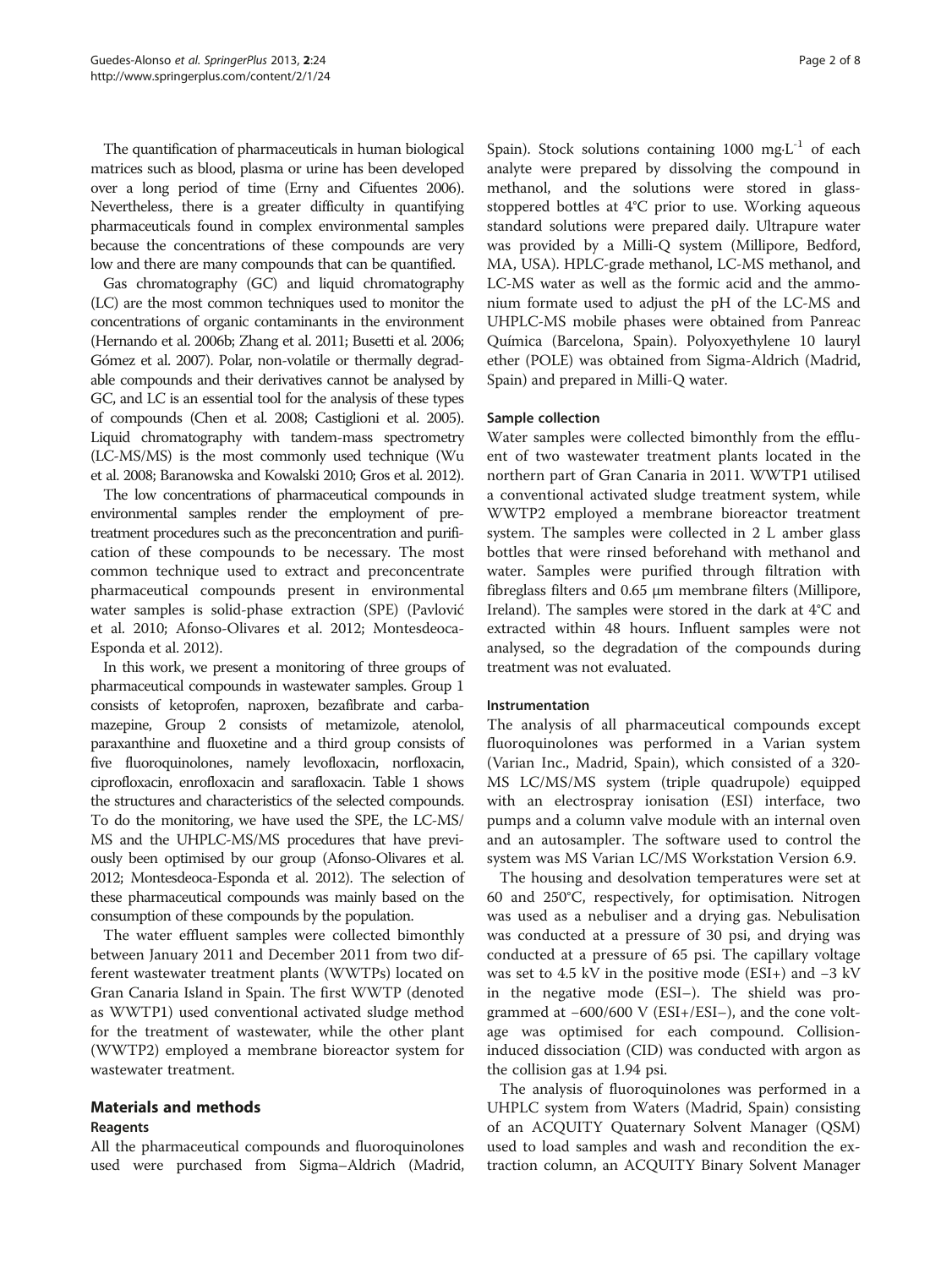| Group of compounds | Identification number    | Compound      | $\mathsf{pK}_\mathsf{a}$ | Structure                                                              | $\mathbf{t}_\text{R}$ (min) |
|--------------------|--------------------------|---------------|--------------------------|------------------------------------------------------------------------|-----------------------------|
| $\,1\,$            | $\mathbbm{1}$            | Naproxen      | 5.24                     | $\zeta H_3$<br>,OH<br>ő<br>$H_3C$                                      | 4.30                        |
|                    | $\sqrt{2}$               | Carbamazepine | 13.9                     |                                                                        | 2.14                        |
|                    | $\mathbf{3}$             | Ketoprofen    | 4.45                     | ÇН <sub>3</sub><br>HO.<br>O                                            | 3.24                        |
|                    | $\overline{4}$           | Bezafibrate   |                          | HŅ<br>`ОН                                                              | 5.52                        |
| $\sqrt{2}$         | $\,$ 5 $\,$              | Atenolol      | 9.64                     | NH <sub>2</sub><br>ő<br>óн                                             | 7,23                        |
|                    | $\,$ 6 $\,$              | Metamizole    |                          | $H_3C$<br>CH <sub>3</sub><br>$Na+$<br>σ<br>$c_{H_3}$ <sup>0</sup><br>Ω | 8,26                        |
|                    | $\overline{\phantom{a}}$ | Paraxanthine  | 8.5                      | CH <sub>3</sub><br>$H_3C$<br>$\circ$ <sup>2</sup><br>$\frac{1}{H}$     | 11,23                       |
|                    | $\,8\,$                  | Fluoxetine    | 8.8                      | ĊF <sub>3</sub>                                                        | 17,97                       |
| $\mathsf{3}$       | $\mathsf 9$              | Levofloxacin  |                          | CH,<br>OH                                                              | 2,03                        |
|                    | $10$                     | Norfloxacin   | 6.4                      | CH <sub>3</sub><br>$\Omega$<br>òн                                      | 2,23                        |
|                    | $11\,$                   | Ciprofloxacin | 5.9                      | HN<br>ÒН                                                               | 2,61                        |

# <span id="page-2-0"></span>Table 1 List of pharmaceutical compounds, identification number, pK<sub>a</sub> values, chemical structure and retention times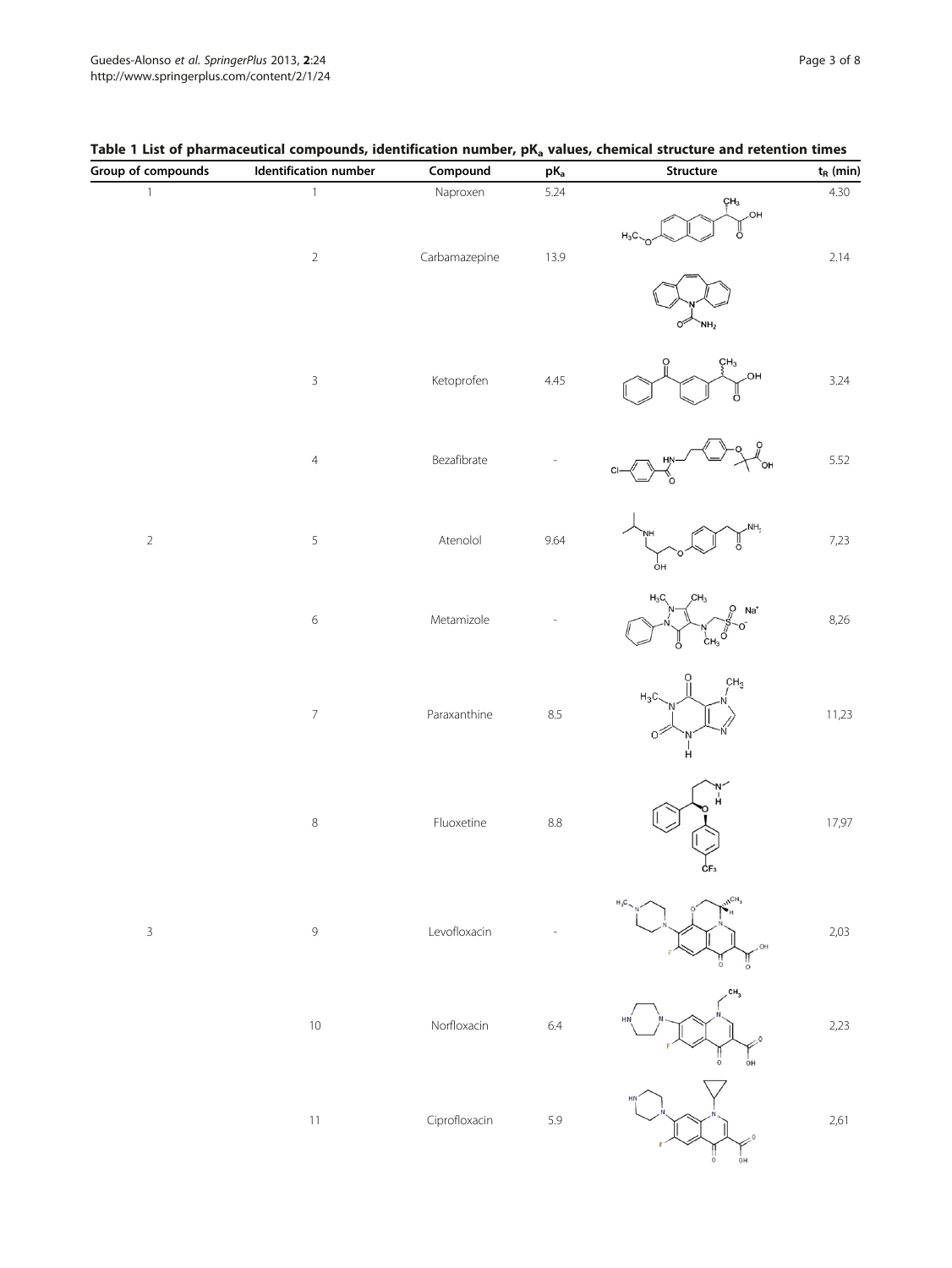| 12 | Enrofloxacin<br>$\overline{\phantom{a}}$ | $H_3C$<br>,OH<br>$\circ$<br>$\circ$ | 3,16 |
|----|------------------------------------------|-------------------------------------|------|
| 13 | Sarafloxacin<br>$\sim$                   | 0<br>`0H<br>HN.                     | 4,76 |

Table 1 List of pharmaceutical compounds, identification number,  $pK<sub>a</sub>$  values, chemical structure and retention times (Continued)

(BSM) for the elution of the analytes, a column manager, a 2777 autosampler equipped with a 25 μL syringe and a tray to hold 2 mL vials, and a ACQUITY tandem triple quadrupole (TQD) mass spectrometer with an electrospray ionization (ESI) interface. All Waters components (Madrid, Spain) were controlled using the MassLynx Mass Spectrometry Software. The electrospray ionisation parameters were fixed as follows: the capillary voltage was 3 kV, the cone voltage was 50 V, the source temperature was 120°C, the desolvation temperature was 450°C, and the desolvation gas flow rate was 800 L/hr. Nitrogen was used as the desolvation gas, and argon was employed as the collision gas.

The detailed MS/MS detection parameters for each pharmaceutical compound are presented in Table 2 and were optimised by the direct injection of a 1 mg $L^{-1}$ standard solution of each analyte into the detector at a flow rate of 10  $\mu$ L·min<sup>-1</sup>.

#### Chromatographic conditions

For Group 1 (ketoprofen, naproxen, bezafibrate and carbamazepine), the chromatographic column used was a 2.0 mm  $\times$  50 mm, Pursuit UPS C<sub>18</sub> column with a particle size of 2.4 μm. The mobile phase used was a mixture of water containing 0,2% formic acid and 5 mM ammonium formate at a pH of 2.6 and methanol. A gradient programme started the elution at a 50:50 v/v mixture of water–methanol, which changed to 40:60 (v/v) for 9 minutes, following which it returned to the initial ratio in the next minute and stayed calibrating for another minute. The flow rate was 0.2 mL·min<sup>-1</sup>, and the injection volume of the analyte was 10 μL.

For group 2 (metamizole, atenolol, paraxanthine and fluoxetine), the chromatographic column was a 3.0 mm  $\times$ 100 mm, Sunfire<sup>TM</sup> C<sub>18</sub> column with a particle size of 3.5 μm. The mobile phases, flow rate and injection

| Table 2 Mass spectrometer parameters for the determination of target analytes |               |                     |                                 |                                                     |                                                     |  |
|-------------------------------------------------------------------------------|---------------|---------------------|---------------------------------|-----------------------------------------------------|-----------------------------------------------------|--|
| N۰                                                                            | Compound      | Precursor ion (m/z) | Capillary voltage<br>(lon mode) | Quantification ion, m/z<br>(collision potential, V) | Quantification ion, m/z<br>(collision potential, V) |  |
|                                                                               | Naproxen      | 231.2               | $36$ (ESI +)                    | 153.1 (28.5)                                        | 170.0 (22.0)                                        |  |
| $\overline{2}$                                                                | Carbamazepine | 237.1               | 40 $(ESI +)$                    | 194.0 (13.5)                                        | 192.0 (17.0)                                        |  |
| 3                                                                             | Ketoprofen    | 255.1               | 52 $(ESI +)$                    | 209.0 (10.0)                                        | 104.9 (18.5)                                        |  |
| 4                                                                             | Bezafibrate   | 359.8               | $64$ (ESI -)                    | 273.7 (15.5)                                        | 153.5 (28.5)                                        |  |
| 5                                                                             | Atenolol      | 267.0               | 52 $(ESI +)$                    | 145.0 (23.5)                                        | 190.0 (16.5)                                        |  |
| 6                                                                             | Metamizole    | 218.0               | $30 (ESI + )$                   | 56.0 (12.5)                                         | 97.0 (11.5)                                         |  |
| 7                                                                             | Paraxanthine  | 181.0               | 40 $(ESI +)$                    | 124.0 (17.0)                                        |                                                     |  |
| 8                                                                             | Fluoxetine    | 310.0               | $30 (ESI + )$                   | 44.0(6.5)                                           | 148.0(5.5)                                          |  |
| 9                                                                             | Levofloxacin  | 362.3               | 40 $(ESI +)$                    | 318.3 (20.0)                                        | 261.2 (30.0)                                        |  |
| 10                                                                            | Norfloxacin   | 320.3               | 40 $(ESI +)$                    | 302.3 (20.0)                                        | 276.2 (15.0)                                        |  |
| 11                                                                            | Ciprofloxacin | 332.3               | 40 $(ESI +)$                    | 314.3 (22.0)                                        | 288.2 (18.0)                                        |  |
| 12                                                                            | Enrofloxacin  | 360.3               | 40 $(ESI +)$                    | 316.3 (20.0)                                        | 245.3 (25.0)                                        |  |
| 13                                                                            | Sarafloxacin  | 386.3               | 40 $(ESI +)$                    | 368.3 (20.0)                                        | 299.2 (30.0)                                        |  |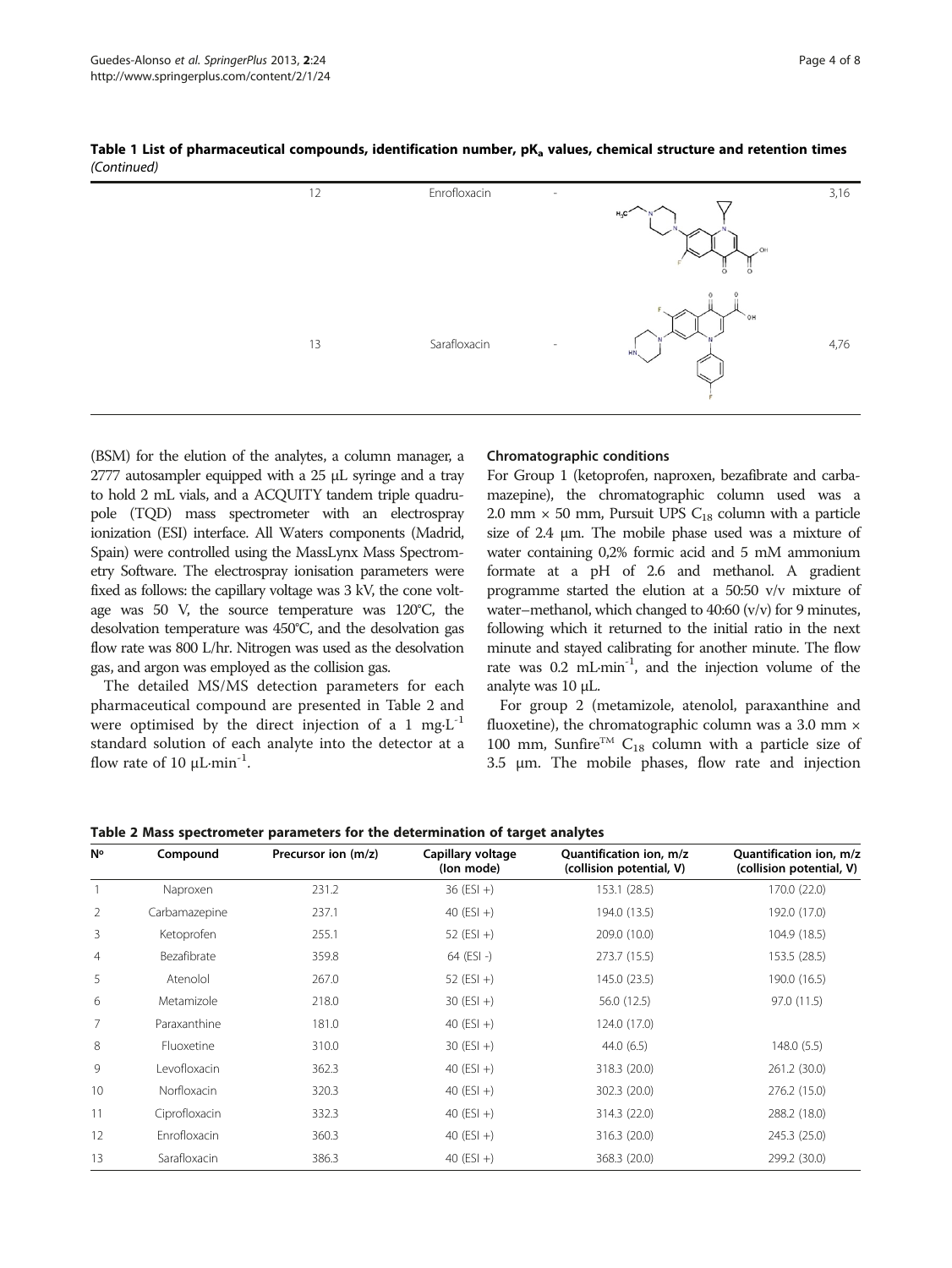volume used were the same as what was used with the analysis of group 1 compounds. The water:methanol gradient was started at 90:10 v/v. It changed to 45:55 v/v for 13 minutes and then to 35:65 in the next minute. Finally, the gradient was changed to 90:10 v/v after 16 minutes and stayed calibrating for another 5 minutes.

For the third group (levofloxacin, norfloxacin, ciprofloxacin, enrofloxacin and sarafloxacin), the analytical column was a 50 mm × 2.1 mm, ACQUITY UHPLC BEH Waters  $C_{18}$  column with a particle size of 1.7 μm (Waters Chromatography, Barcelona, Spain) operating at a temperature of 40°C. The mobile phases were water, adjusted to a pH of 2.5 with 0.1% v/v formic acid, and methanol. The analysis was performed in isocratic mode, using a 50:50 v/v water–methanol mixture at a flow rate of 0.3 mL $\cdot$ min<sup>-1</sup>. The sample volume injected was 10  $\mu$ L.

#### Solid-phase extraction

SPE conditions were optimised in previous studies (Afonso-Olivares et al. [2012;](#page-7-0) Montesdeoca-Esponda et al. [2012\)](#page-7-0). Cartridges were conditioned with  $5 \pm 0.05$  mL of methanol and  $5 \pm 0.05$  mL of Milli-Q water at a flow-rate of 5 mL  $\cdot$  min<sup>-1</sup> before each run. The sample was then passed through the cartridge at a flow of 10 mL  $\cdot$  min<sup>-1</sup>. A wash step was conducted using  $5 \pm 0.05$  mL of Milli-Q water to remove any impurities. The cartridges were dried under vacuum for 10 minutes, and the analytes were eluted at an approximate flow rate of  $1 \text{ mL} \cdot \text{min}^{-1}$ .

For Groups 1 and 2, the SPE cartridge used was an OASIS HLB 6 mL/200 mg cartridge (Waters, Spain). The sample volume was  $250 \pm 0.15$  mL at a pH of  $8.00 \pm 0.01$ and contained 0% w/v of sodium chloride. The desorption volume was  $2 \pm 0.02$  mL of methanol. The eluents were then evaporated under a gentle nitrogen stream and reconstituted with  $1 \pm 0.01$  mL of LC-MS grade water. These operating conditions for SPE allowed the samples to be preconcentrated by a factor of 250.

For Group 3, the SPE cartridge used was an OASIS HLB 6 mL/200 mg cartridge (Waters, Spain). The sample volume was  $200 \pm 0.15$  mL at a pH of  $3.00 \pm 0.01$  and contained 0% w/v of sodium chloride, and the desorption volume was  $1 \pm 0.01$  mL of polyoxyethylene 10 lauryl ether (POLE) (Montesdeoca-Esponda et al. [2012](#page-7-0)). These operating conditions for SPE allowed the fluoroquinolones to be preconcentrated by a factor of 200.

# Results and discussion

## Analytical parameters

An external calibration was used for the quantification of the analytes by diluting the stock solution to six concentrations ranging between 1 and 500  $\mu$ g·L<sup>-1</sup>, where each point corresponds to the mean value obtained from three area measurements. Analysis was conducted by LC-MS/MS for Group 1 and Group 2 compounds, and UHPLC-MS/MS was used for the fluoroquinolone group. Linear calibration plots for each analyte ( $r^2 > 0.99$ ) were obtained based on their chromatographic peak areas.

The limit of detection (LOD) and the limit of quantification (LOQ) for each compound were calculated from the signal to noise ratio of each individual peak in wastewater samples spiked with the analytes. The LOD was defined as the lowest concentration that gave a signal to noise ratio that was equal to 3. The LOQ was defined to be the lowest concentration that gave a signal to noise ratio that was equal to 10. The LODs ranged from  $0.3 - 7.9$  ng  $\cdot$  L<sup>-1</sup> for Groups 1 and 2 and  $5.3 -$ 11.1 ng  $\cdot$  L<sup>-1</sup> for the fluoroquinolones. The LOQs for Group 1 and Group 2 ranged from  $1.1 - 26.3$  ng  $\cdot L^{-1}$ , and they ranged from 17.7 to 37.0 ng  $\cdot$  L<sup>-1</sup> for the fluoroquinolones. Only Fluoxetine presented LOD and LOQ higher (97.4 and 324.7 respectively) because the transitions of fluoxetine presents more noise, so, the relation between signal and noise is lower, increasing the detection and quantification limits.

The performance and reliability of the process was studied by determining the repeatability of the quantification results for all target analytes under the described conditions. Six replicate samples were employed, obtaining relative standard deviations (RSDs) lower than 11% in all cases, indicating a good repeatability. Finally, the recoveries of the SPE methods were measured in 6 real samples and they were over 67%, except for metamizole and fluoxetine (54 and 21% respectively). Table [3](#page-5-0) shows the analytical parameters obtained for all compounds analysed.

#### Analysis of selected compounds in wastewater samples

The SPE extraction procedure was combined with the LC-MS/MS and the UHPLC-MS/MS detection methods for monitoring wastewater effluents from two different WWTPs located on Gran Canaria Island in Spain. The samples were collected once every two months over the duration of a year. The first plant (WWTP1) uses the conventional activated sludge method for the treatment of wastewater, while the second plant (WWTP2) employs a membrane bioreactor (MBR) system for wastewater treatment. Both WWTPs operate at similar daily influent sewage volumetric flow rates  $(500 \text{ m}^3/\text{s})$ day for WWTP1 and 700 m<sup>3</sup>/day for WWTP2) and treat the wastewater from similarly sized populations (5,000 inhabitants for WWTP1 and 7,000 inhabitants for WWTP2). Figure [1](#page-5-0), demonstrate the MRM chromatograms corresponding to wastewater samples from WWTP1 that contain compounds from Groups 1 and 2 respectively. The results of the measurements are shown in Table [4](#page-6-0).

We can observe that the concentrations of the group 1 compounds range consistently from 0.05 and 0.30  $\mu$ g·L<sup>-1</sup> for naproxen, carbamazepine and ketoprofen.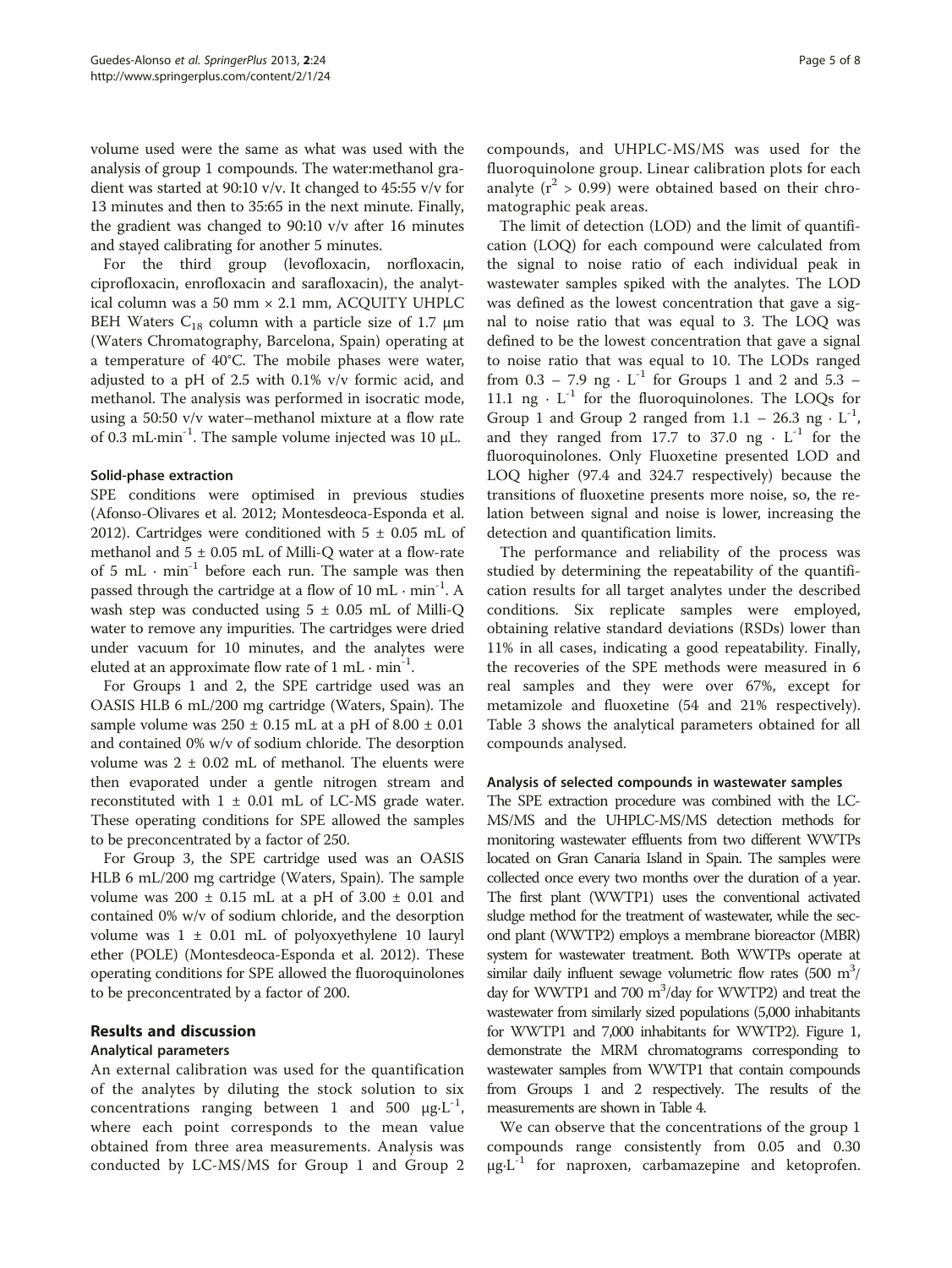| <b>N°</b>      | Compound      | $RSDa$ (%) n=6 | $LODb$ (ng/L) | $LOQc$ (ng/L) | Recovery (%) n=6 |
|----------------|---------------|----------------|---------------|---------------|------------------|
|                | Naproxen      | 9.6            | 0.6           | 1.8           | $101.8 \pm 7.0$  |
| $\overline{2}$ | Carbamazepine | 10.7           | 0.3           | 1.1           | $105.6 \pm 4.4$  |
| 3              | Ketoprofen    | 9.2            | 2.4           | 7.9           | $98.6 \pm 9.4$   |
| 4              | Bezafibrate   | 7.8            | 2.9           | 9.6           | $91.6 \pm 11.4$  |
| 5              | Atenolol      | 6.5            | 7.9           | 26.3          | $67.2 \pm 4.4$   |
| 6              | Metamizole    | 7.9            | 6.3           | 21.1          | $54.4 \pm 4.3$   |
| $\overline{7}$ | Paraxanthine  | 10.8           | 2.2           | 7.8           | $96.4 \pm 10.4$  |
| 8              | Fluoxetine    | 7.7            | 97.4          | 324.7         | $21.0 \pm 1.6$   |
| 9              | Levofloxacin  | 8.5            | 9.1           | 30.3          | $82.4 \pm 14.0$  |
| 10             | Norfloxacin   | 8.5            | 8.5           | 28.0          | $85.3 \pm 5.2$   |
| 11             | Ciprofloxacin | 6.8            | 8.6           | 28.7          | $86.2 \pm 2.1$   |
| 12             | Enrofloxacin  | 7.0            | 5.3           | 17.7          | $94.0 \pm 6.1$   |
| 13             | Sarafloxacin  | 9.8            | 11.1          | 37.0          | $86.1 \pm 11.2$  |

<span id="page-5-0"></span>Table 3 Analytical parameters for the SPE-LC-MS/MS and SPE-UHPLC-MS/MS methods

<sup>a</sup>Relative Standard Derivation.

<sup>b</sup>Detection limits, calculated as signal to noise ratio of three times.

<sup>c</sup>Quantification limits, calculated as signal to noise ratio of ten times.

Bezafibrate exhibits concentrations ranging between 0.04 and 2.15 μg·L<sup>-1</sup>. WWTP1 has higher naproxen, ketoprofen and bezafibrate concentrations that WWTP2 and a similar effluent concentration for carbamazepine.

There are more notable differences in the analysis of the pharmaceuticals in Group 2. In WWTP1, atenolol concentrations range between 0.04 and 0.95 μg·L<sup>-1</sup>, except in one sample (July 2011), where the concentration was 2.95 μg·L-1. Metamizole concentrations range between 0.25 and 3.45 μg·L<sup>-1</sup>, while the concentrations of paraxanthine are higher, ranging between 8.36 and 34.81  $\mu$ g·L<sup>-1</sup>. The higher detected concentrations of paraxanthine can be explained through the fact that this compound is a metabolite of caffeine in the human body. In WWTP2, the concentrations of atenolol and metamizole are lower, except for metamizole in the May

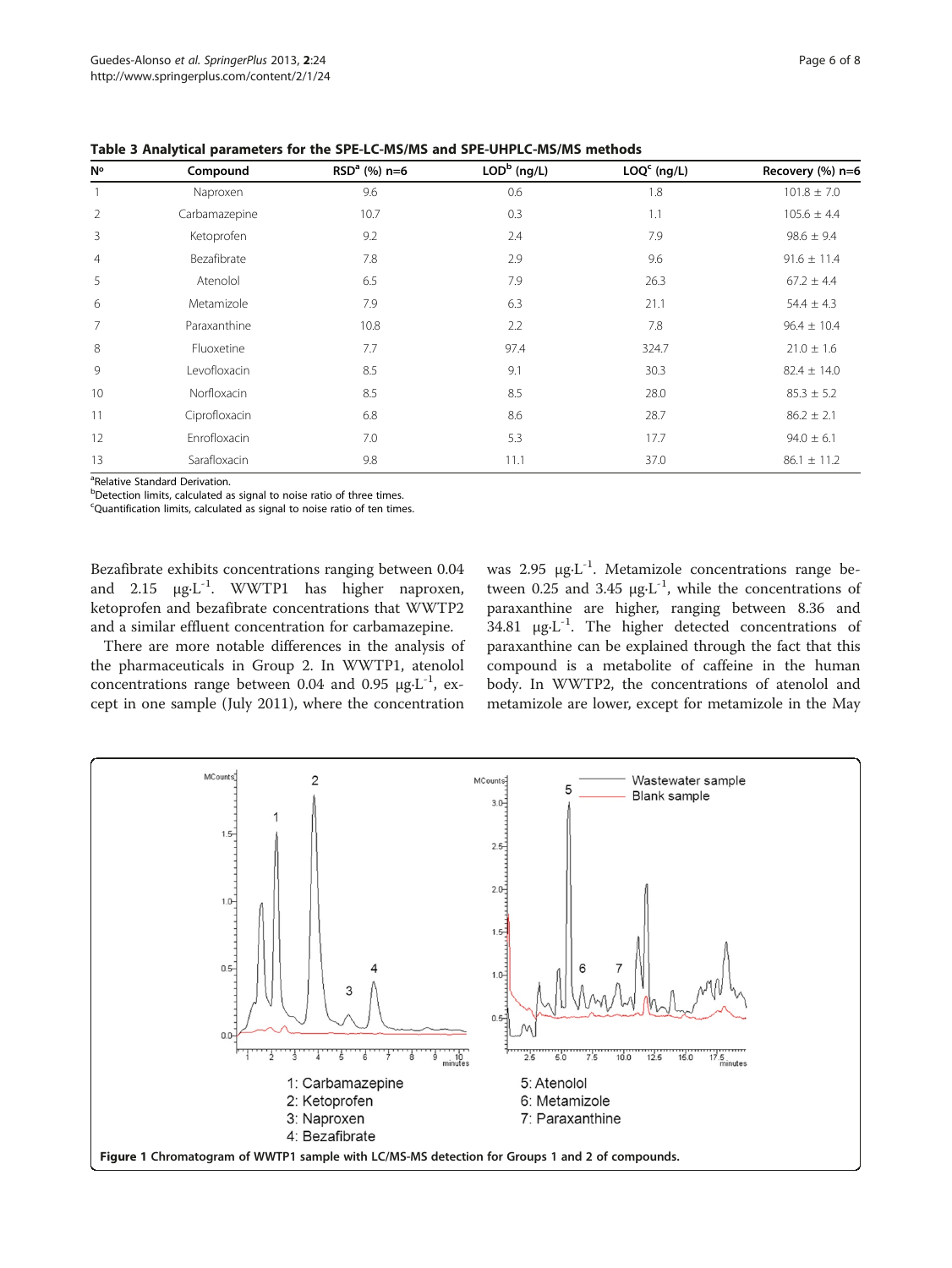| <b>WWTP</b> | Date      | Naproxen        | Carbamazepine   | Ketoprofen                                               | <b>Bezafibrate</b>                                                       |                                                          |  |
|-------------|-----------|-----------------|-----------------|----------------------------------------------------------|--------------------------------------------------------------------------|----------------------------------------------------------|--|
| WWTP1       | Jan-2011  | $0.06 \pm 0.01$ | $0.51 \pm 0.01$ | $0.78 \pm 0.08$                                          | $2,15 \pm 0.37$                                                          |                                                          |  |
|             | Mar-2011  | $0.10 \pm 0.03$ | $0.06 \pm 0.01$ | $0.22 \pm 0.06$                                          |                                                                          | $0.51 \pm 0.05$                                          |  |
|             | May-2011  | $0.08 \pm 0.01$ | $0.02 \pm 0.00$ | $0.26 \pm 0.03$                                          | $1.50 \pm 0.02$<br>nd <sup>b</sup><br>$0.04 \pm 0.01$<br>$0.37 \pm 0.07$ |                                                          |  |
|             | July-2011 | $0.25 \pm 0.00$ | $0.19 \pm 0.01$ | $1.36 \pm 0.03$                                          |                                                                          |                                                          |  |
|             | Sept-2011 | nd <sup>b</sup> | nd <sup>b</sup> | $0.07 \pm 0.01$                                          |                                                                          |                                                          |  |
|             | Nov-2011  | $0.15 \pm 0.01$ | $0.04 \pm 0.00$ | $0.14 \pm 0.00$                                          |                                                                          |                                                          |  |
| WWTP2       | Jan-2011  | nd <sup>b</sup> | $0.97 \pm 0.03$ | $0.11 \pm 0.01$                                          |                                                                          | nd <sup>b</sup>                                          |  |
|             | Mar-2011  | nd <sup>b</sup> | $0.36 \pm 0.03$ | nd <sup>b</sup>                                          | nd <sup>b</sup>                                                          |                                                          |  |
|             | May-2011  | $0.05 \pm 0.01$ | $0.08 \pm 0.00$ | $0.30 \pm 0.01$                                          | $2.13 \pm 0.08$                                                          |                                                          |  |
|             | July-2011 | nd <sup>b</sup> | $0.67 \pm 0.06$ | $0.06 \pm 0.00$                                          |                                                                          | nd <sup>b</sup>                                          |  |
|             | Sept-2011 | nd <sup>b</sup> | $0.19 \pm 0.02$ | $0.05 \pm 0.01$                                          |                                                                          | ndb                                                      |  |
|             | Nov-2011  | $0.21 \pm 0.02$ | $0.24 \pm 0.00$ | $0.05 \pm 0.00$                                          | nd <sup>b</sup>                                                          |                                                          |  |
| <b>WWTP</b> | Date      | Atenolol        | Metamizole      | Paraxanthine                                             |                                                                          | <b>Fluoxetine</b>                                        |  |
| WWTP1       | Jan-2011  | $0.31 \pm 0.01$ | $3,45 \pm 2.33$ | $12.31 \pm 0.83$                                         |                                                                          | nd <sup>b</sup>                                          |  |
|             | Mar-2011  | $0.61 \pm 0.20$ | $0.41 \pm 0.15$ | $8.36 \pm 0.02$                                          |                                                                          | nd <sup>b</sup>                                          |  |
|             | May-2011  | $0.65 \pm 0.03$ | $\rm{nd}^b$     | nd <sup>b</sup>                                          | nd <sup>b</sup>                                                          |                                                          |  |
|             | July-2011 | $2.95 \pm 0.03$ | $0.80 \pm 0.01$ | nd <sup>b</sup>                                          | nd <sup>b</sup>                                                          |                                                          |  |
|             | Sept-2011 | $0.95 \pm 0.12$ | $1.65 \pm 0.21$ | $34.81 \pm 1.64$                                         | ndb<br>ndb                                                               |                                                          |  |
|             | Nov-2011  | $0.04 \pm 0.00$ | $0.25 \pm 0.08$ | nd                                                       |                                                                          |                                                          |  |
| WWTP2       | Jan-2011  | nd <sup>b</sup> | nd <sup>b</sup> | nd <sup>b</sup>                                          | nd <sup>b</sup>                                                          |                                                          |  |
|             | Mar-2011  | $0.07 \pm 0.01$ | $1.19 \pm 1.06$ | ndb                                                      | ndb                                                                      |                                                          |  |
|             | May-2011  | nd <sup>b</sup> | $8.25 \pm 0.19$ | ndb                                                      | nd <sup>b</sup>                                                          |                                                          |  |
|             | July-2011 | $0.12 \pm 0.01$ | $0.24 \pm 0.02$ | nd <sup>b</sup>                                          | nd <sup>b</sup>                                                          |                                                          |  |
|             | Sept-2011 | $0.26 \pm 0.04$ | $0.62 \pm 0.14$ | ndb                                                      | nd <sup>b</sup>                                                          |                                                          |  |
|             | Nov-2011  | $0.04 \pm 0.00$ | $0.25 \pm 0.08$ | nd <sup>b</sup>                                          | nd <sup>b</sup>                                                          |                                                          |  |
| <b>WWTP</b> | Date      | Levofloxacin    | Norfloxacin     | Ciprofloxacin                                            | Enrofloxacin                                                             | Sarafloxacin                                             |  |
| WWTP1       | Jan-2011  | $4.40 \pm 0.20$ | nd <sup>b</sup> | nd <sup>b</sup>                                          | nd <sup>b</sup>                                                          | nd <sup>b</sup>                                          |  |
|             | Mar-2011  | $2.93 \pm 0.17$ | $\rm{nd}^b$     | $11.1\,\pm\,0.75$                                        | nd <sup>b</sup>                                                          | ndb                                                      |  |
|             | May-2011  | $3.70 \pm 0.28$ | ndb             | $20.3 \pm 1.81$                                          | ndb                                                                      | nd <sup>b</sup>                                          |  |
|             | July-2011 | nd <sup>b</sup> | nd <sup>b</sup> | nd <sup>b</sup>                                          | nd <sup>b</sup>                                                          | nd <sup>b</sup>                                          |  |
|             | Sept-2011 | nd <sup>b</sup> | $nd^b$          | nd <sup>b</sup>                                          | nd <sup>b</sup>                                                          | nd <sup>b</sup>                                          |  |
|             | Nov-2011  | $0.44 \pm 0.03$ | ndb             | nd <sup>b</sup>                                          | ndb                                                                      | ndb                                                      |  |
| WWTP2       | Jan-2011  | $5.90 \pm 0.59$ | $nd^b$          | $nd^b$                                                   | $nd^b$                                                                   | nd <sup>b</sup>                                          |  |
|             | Mar-2011  | $14.1 \pm 0.92$ | $nd^b$          | nd <sup>b</sup>                                          | nd <sup>b</sup>                                                          | nd <sup>b</sup>                                          |  |
|             | May-2011  | $6.24 \pm 0.28$ | $nd^b$          | $16.02 \pm 0.82$                                         | nd <sup>b</sup>                                                          | $\operatorname{\mathsf{nd}}^{\operatorname{\mathsf{b}}}$ |  |
|             | July-2011 | $nd^b$          | $nd^b$          | $\operatorname{\mathsf{nd}}^{\operatorname{\mathsf{b}}}$ | $nd^b$                                                                   | nd <sup>b</sup>                                          |  |
|             | Sept-2011 | nd <sup>b</sup> | $\rm{nd}^b$     | nd <sup>b</sup>                                          | nd <sup>b</sup>                                                          | nd <sup>b</sup>                                          |  |
|             | Nov-2011  | nd <sup>b</sup> | nd <sup>b</sup> | nd <sup>b</sup>                                          | nd <sup>b</sup>                                                          | nd <sup>b</sup>                                          |  |

# <span id="page-6-0"></span>Table 4 Concentrations in μg·L-1 found in treated water samples from two wastewater treatment plants of Gran Canaria island<sup>a</sup>

<sup>a</sup>n = 3.<br><sup>b</sup>nd = not detected.